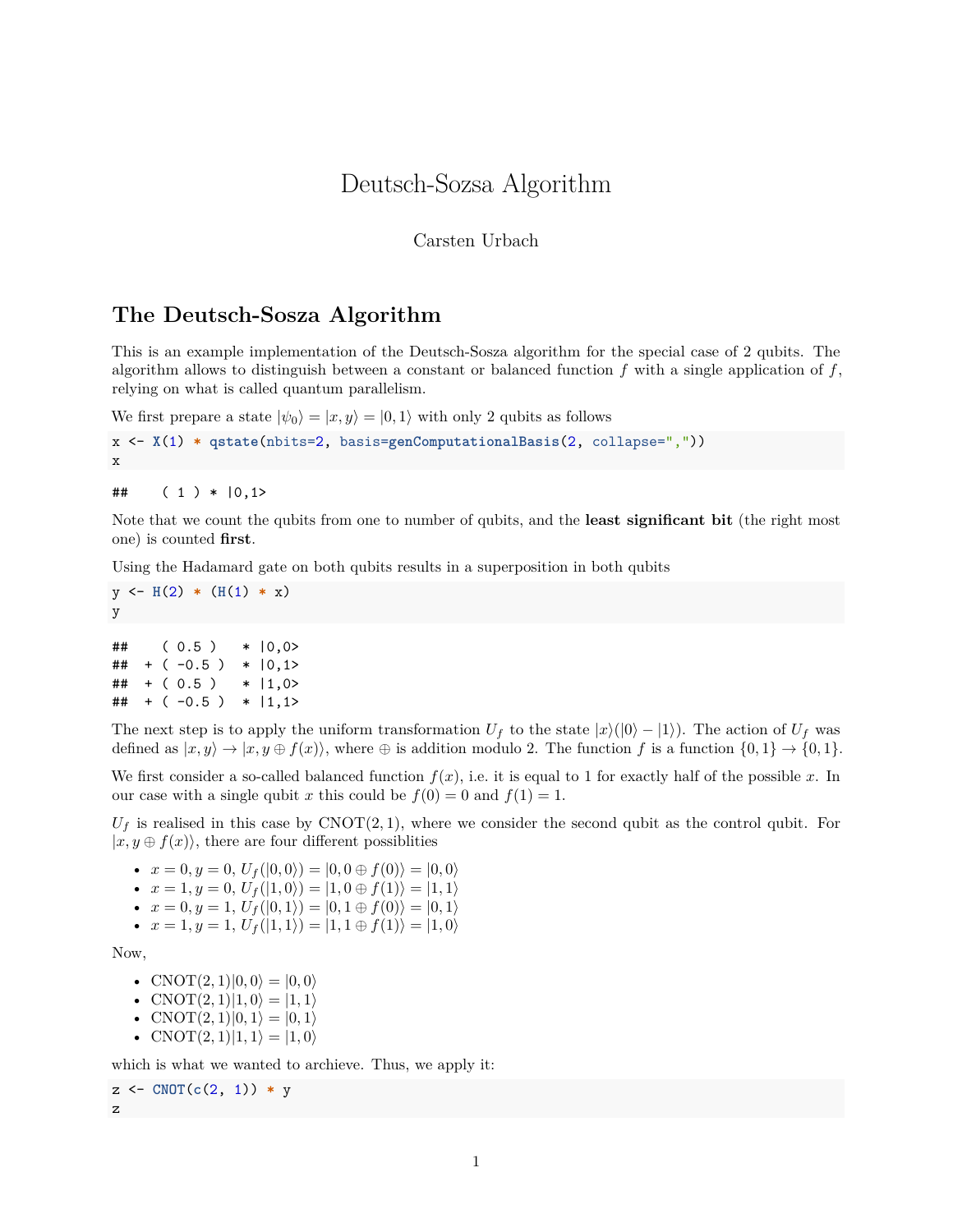$\#$  ( 0.5 ) \*  $|0,0\rangle$  $\#$  + (-0.5) \*  $|0,1\rangle$  $\#$  + (-0.5) \*  $|1,0\rangle$  $\#$  + (0.5) \* |1,1>

Now apply the Hadamard gate again on *x* (the query register), i.e. the second qubit

 $u \leftarrow H(2) * z$ u ## ( 0.7071068 ) \* |1,0>

## + ( -0.7071068 ) \* |1,1>

Now qubit 2 equals 1, thus, if we measure,

value <- **measure**(u, 2)**\$**value

we obtain 1. We can also plot the corresponding circuit

**plot**(**measure**(u, 2)**\$**psi, qubitnames=**c**("|y>", "|x>"), cbitnames="c")



On the other hand, a constant function  $f(x) = 1$  leads to

- $x = 0, y = 0, U_f(|0,0\rangle) = |0,0 \oplus f(0)\rangle = |0,1\rangle$
- $x = 1, y = 0, U_f(|1,0\rangle) = |1,0 \oplus f(1)\rangle = |1,1\rangle$
- $x = 0, y = 1, U_f(|0, 1\rangle) = |0, 1 \oplus f(0)\rangle = |0, 0\rangle$
- $x = 1, y = 1, U_f(|1, 1\rangle) = |1, 1 \oplus f(1)\rangle = |1, 0\rangle$

which can be realised with a NOT operation on the first qubit

- $X(1)|0,0\rangle = |0,1\rangle$ •  $X(1)|1,0\rangle = |1,1\rangle$
- $X(1)|0, 1\rangle = |0, 0\rangle$
- $X(1)|1, 1\rangle = |1, 0\rangle$

So, the same algorithm again, now with the constant *f*

```
x <- X(1) * qstate(nbits=2, basis=genComputationalBasis(2, collapse=","))
y \leftarrow H(2) * (H(1) * x)z \leftarrow \chi(1) * yz
\# ( -0.5 ) * |0,0\rangle\# + (0.5) * |0,1\rangle\# + (-0.5) * |1,0>
\# + (0.5) * |1,1>
u \leftarrow H(2) * zu
## ( -0.7071068 ) * |0,0>
## + ( 0.7071068 ) * |0,1>
```